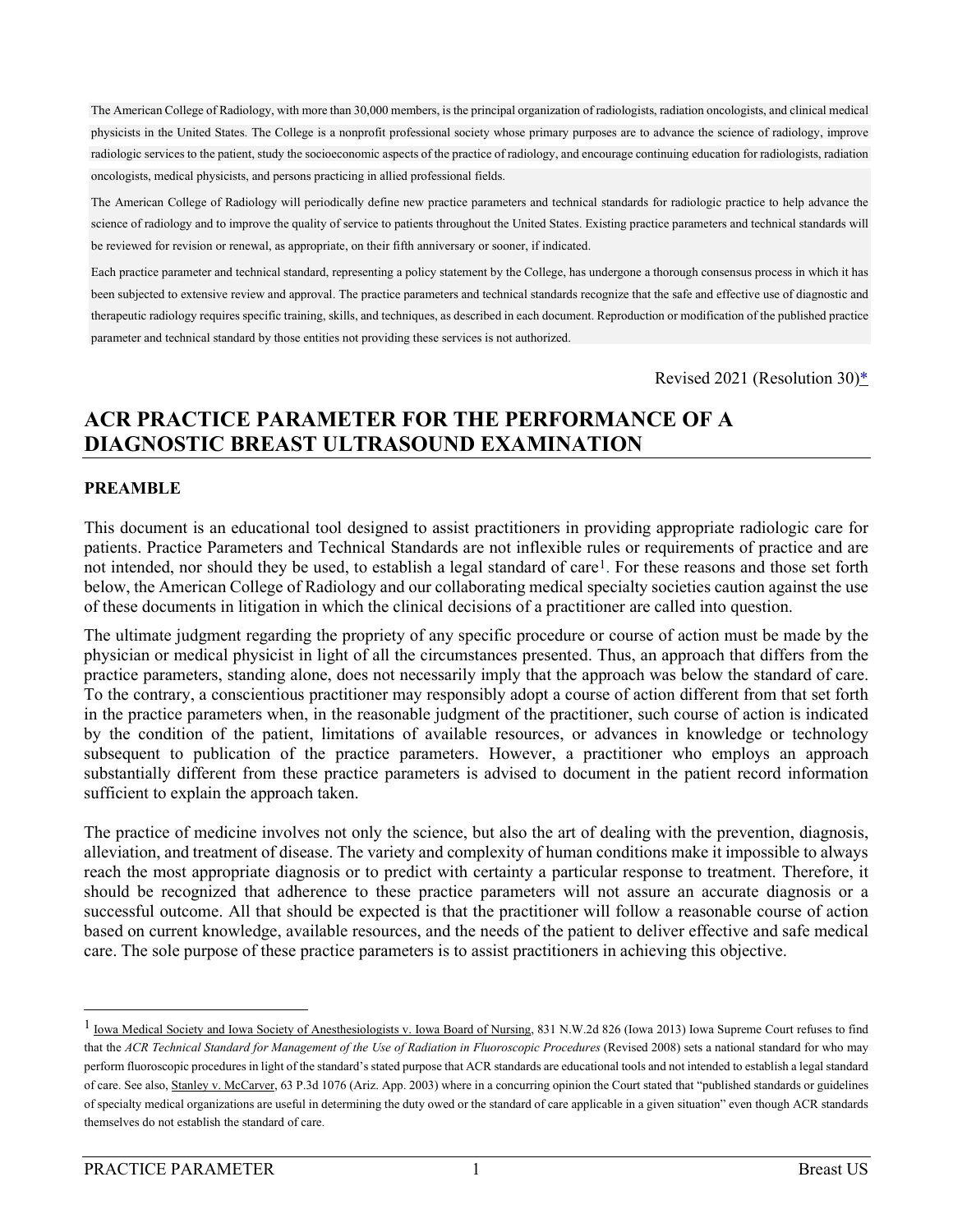## **I. INTRODUCTION**

This practice parameter has been revised to assist practitioners performing diagnostic ultrasound examination of the breast and the axilla. When ultrasound is used as guidance for interventional procedures or biopsy, relevant American College of Radiology (ACR) practice parameters should be consulted.

#### **II. INDICATIONS**

Appropriate indications for diagnostic sonography of the breast and axilla include, but are not limited to:

- 1. Evaluation and characterization of palpable masses and other breast-related signs and/or symptoms [\[1-4\]](#page-6-0)
- 2. Evaluation of suspected or apparent abnormalities detected on mammography (with or without digital breast tomosynthesis), breast magnetic resonance imaging (MRI), or other imaging modalities [\[5](#page-6-1)[,6\]](#page-6-2)
- 3. Initial imaging evaluation of palpable breast masses in patients under 30 years of age who are not at high risk for development of breast cancer
- 4. Evaluation of symptoms in lactating and pregnant patients [\[7\]](#page-6-3)
- 5. Evaluation of problems associated with breast implants [\[8\]](#page-6-4)
- 6. Guidance for biopsy and other interventional procedures for breast and axilla [\[9\]](#page-6-5)
- 7. Treatment planning for radiation therapy [\[8\]](#page-6-4)
- 8. Identification of abnormal axillary lymph node(s) in patients with newly diagnosed or recurrent breast cancer [\[10-13\]](#page-6-6), or in patients with findings highly suggestive of malignancy or palpable findings in the axilla. Current automated breast ultrasound systems, which can be used for diagnostic purposes, such as breast cancer staging, are inadequate to depict the axilla. If the axilla is evaluated during supplemental screening, handheld, conventional high-resolution imaging is required [\[14\]](#page-6-7).

Supplemental screening for occult cancers in certain populations, including patients with heterogeneously or extremely dense breasts, determined to be at elevated risk of breast cancer or with newly suspected breast cancer, who are not candidates for MRI [\[15-19\]](#page-6-8), are addressed in the ACR Practice Parameter for the Performance of [Whole-Breast Ultrasound for Screening and Staging](https://www.acr.org/-/media/ACR/Files/Practice-Parameters/USWholeBreast.pdf?la=en) [\[20\]](#page-6-9).

#### **III. QUALIFICATIONS AND RESPONSIBILITIES OF PERSONNEL**

#### A. Physician

Physicians who supervise, perform, and/or interpret breast ultrasound examinations should be licensed medical practitioners who have a thorough understanding of the indications for ultrasound examinations as well as a familiarity with the basic physical principles and limitations of the technology of ultrasound imaging. They should be familiar with alternative and complementary imaging and should be capable of correlating the results of these with the sonographic findings. They should have a thorough understanding of ultrasound technology and instrumentation, ultrasound power output, equipment calibration, and safety. Physicians responsible for breast ultrasound examinations should demonstrate knowledge of breast anatomy, physiology, and pathology. These physicians should provide evidence of the training and competence needed to perform breast ultrasound examinations successfully. The initial qualifications as outlined in the [Breast Ultrasound Accreditation Program](https://www.acraccreditation.org/Modalities/Breast-Ultrasound)  [Requirements](https://www.acraccreditation.org/Modalities/Breast-Ultrasound) provide this foundation [\[21\]](#page-6-10).

Real-time performance and interpretation of diagnostic breast ultrasound are preferred, if possible, because ultrasound is operator dependent. Remote supervision and interpretation of diagnostic breast ultrasound by a qualified radiologist can be performed in specific situations in which patients would otherwise not have access to diagnostic imaging.

#### Maintenance of Competence

The physician should perform a sufficient number of procedures to maintain their skills. Continued competence should depend on participation in a quality control program as laid out in section VIII of this practice parameter.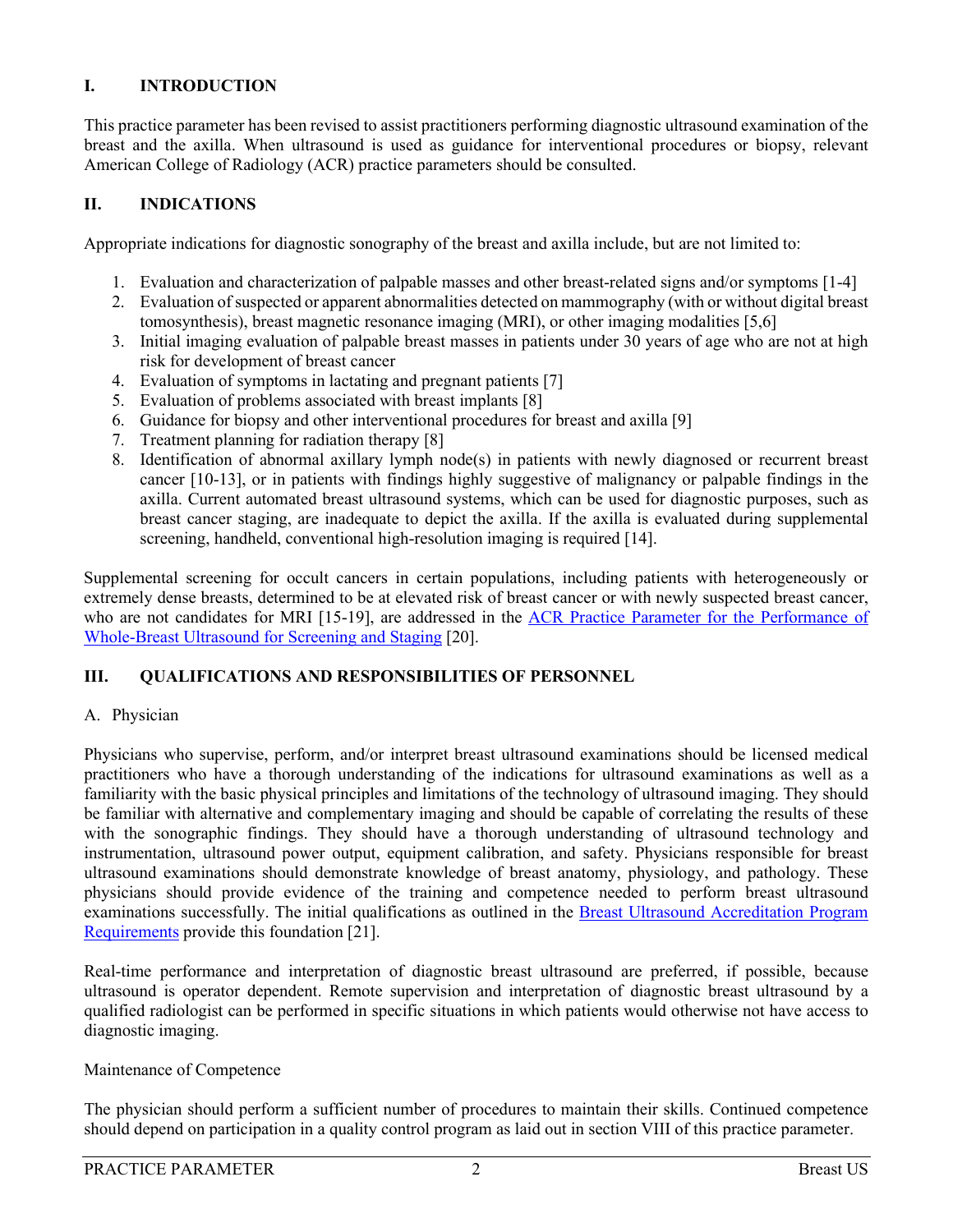#### Continuing Medical Education

The physician's continuing education should be in accordance with the ACR Practice Parameter for Continuing [Medical Education \(CME\)](https://www.acr.org/-/media/ACR/Files/Practice-Parameters/CME.pdf?la=en) [\[22\]](#page-6-11) and should include CME in ultrasonography as appropriate.

#### B. Sonographer or Technologist

The sonographer or technologist performing the examination should be certified or eligible for certification by a nationally recognized certifying body.

## **IV. WRITTEN REQUEST FOR THE EXAMINATION**

The written or electronic request for a diagnostic breast ultrasound examination should provide sufficient information to demonstrate the medical necessity of the examination and allow for its proper performance and interpretation.

Documentation that satisfies medical necessity includes 1) signs and symptoms and/or 2) relevant history (including known diagnoses). Additional information regarding the specific reason for the examination or a provisional diagnosis would be helpful and may at times be needed to allow for the proper performance and interpretation of the examination.

The request for the examination must be originated by a physician or other appropriately licensed health care provider. The accompanying clinical information should be provided by a physician or other appropriately licensed health care provider familiar with the patient's clinical problem or question and consistent with the state's scope of practice requirements. (ACR Resolution 35 adopted in 2006 – revised in 2016, Resolution 12-b)

## **V. SPECIFICATIONS FOR EXAMINATIONS**

A. Examinations should include a permanent identification label that contains:

- 1. Facility name and location
- 2. Examination date
- 3. Patient's first and last name
- 4. Identifying number and/or date of birth
- 5. Designation of breast or axilla and its laterality
- 6. Sonographer's and/or physician's identification number, initials, or other symbol
- B. Breast Lesion Characterization and Technical Factors [\[4\]](#page-6-12)
	- 1. The breast sonogram should be correlated with clinical signs and/or symptoms and with mammographic and other appropriate breast imaging studies. If sonography has been performed previously, the current examination should be compared with prior sonograms, as appropriate. A lesion or any area of the breast being studied should be viewed in 2 orthogonal projections, and real-time scanning by the interpreter radiologist frequently aids in correlating ultrasound findings with clinical and imaging findings.
	- 2. The images should be labeled as right or left breast, or axilla, and the location of the lesion should be recorded using clockface notation, distance from the nipple (as CM FN), and the orientation of the transducer with respect to the breast (eg, transverse or longitudinal, radial or antiradial). It may also be shown on a diagram (in addition, but not in place of clockface) of the breast. Distance from the nipple should not be measured from the edge of the areola but from the nipple itself with a ruler, as areolar width is variable.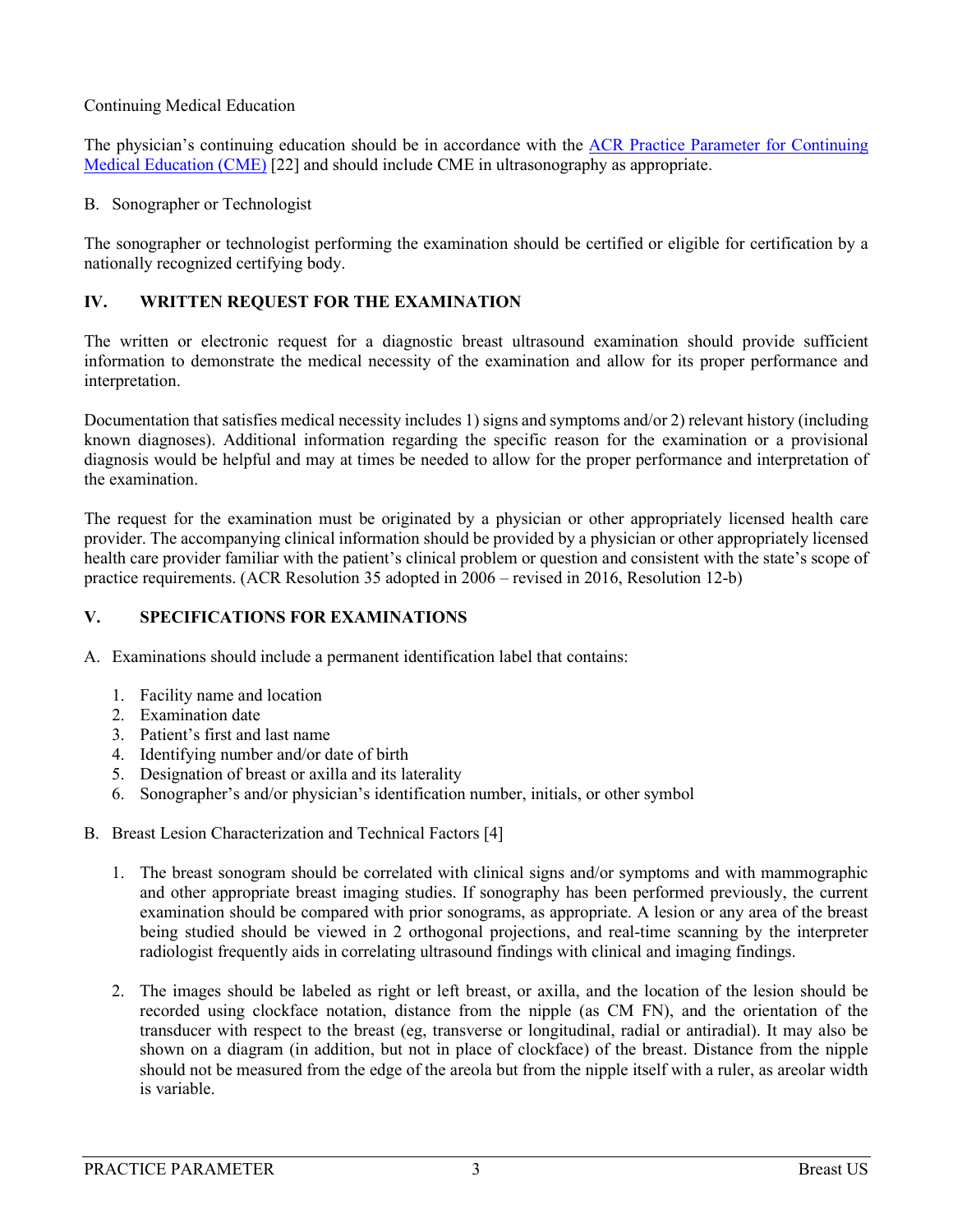- 3. Mass characterization with ultrasonography is highly dependent on technical factors. Breast ultrasound should be performed with a high-resolution transducer (see section VII). Gain settings, focal zone selections, and fields of view should be optimized to obtain high-quality images. The patient should be positioned to minimize the thickness of the portion of the breast being evaluated. For evaluation of lesions in, on, or just beneath the skin, a standoff device or thick layer of gel may be helpful.
- 4. The size of a lesion should be determined by recording its dimensions in 3 orthogonal planes if possible; the largest measurement should represent the longest axis of a lesion. Volume can be calculated as needed. Images of a lesion should be obtained without and with calipers. One or more color or power Doppler images of the lesion are recommended to be obtained to assess/document internal vascularity of the lesion.
- 5. Sonographic features are important in accurately characterizing breast masses. These feature categories and their descriptors are listed and exemplified in the ACR Breast Imaging Reporting and Data System<sup>®</sup> (B[I-](http://www.acr.org/Quality-Safety/Resources/BIRADS)[RADS®\)](http://www.acr.org/Quality-Safety/Resources/BIRADS). The BI-RADS sonographic categories include shape, orientation, margins, echo pattern, posterior acoustic features, and associated features including effect of a lesion on the surrounding tissue (architectural distortion), ductal and skin changes, vascularity, and tissue stiffness. Lymph nodes are categorized as "special cases" [\[4\]](#page-6-12).
- 6. Elasticity assessment may be performed but should not be used to override the more predictive morphologic features of malignancy. To minimize errors in communication or interpretation, the performer and interpreter should be knowledgeable and trained in the type of elastography used: strain, shear wave, and/or acoustic resonance frequency impulse (ARFI). The color scales representing velocity or elasticity should be annotated to denote hardness or softness.
- C. Axillary Lymph Node Characterization and Technical Factors
	- 1. The imaging modality of choice for the axilla is ultrasound. Sonographic features of axillary nodes are important. These features and their descriptors are listed and exemplified in the BI-RADS [\[23\]](#page-6-13). The BI-RADS ultrasound features for assessing lymph nodes include size, shape, cortical thickness, margin, and observation of hilar compression or displacement [\[23\]](#page-6-13).
	- 2. The number and size of normal axillary lymph nodes vary from individual to individual; because there is considerable normal variation, bilateral evaluation may help establish a normal pattern for an individual. In general, a normal axillary lymph node may be up to 2 cm in its longest dimension, could have a cortical thickness ≤ 0.3 cm, and contains a hyperechoic fatty hilum [\[23\]](#page-6-13). Predominantly fatty lymph nodes larger than 2 cm may be normal when a very thin cortical rim is seen, whereas small nodes with no fatty hilum or compressed hilum may be abnormal. Depiction of a cortical bulge or altered echogenicity suggests the presence of metastasis in a patient with newly diagnosed breast cancer. Because there is no specific sonographic feature that reliably distinguishes a nodal metastasis from a benign reactive node, side-to-side symmetry of size, number, and shape of nodes may help distinguish normal from abnormal.
	- 3. Presence of fat in a nodal hilum does not exclude metastatic involvement, as the hilar fat may be gradually displaced by tumor over time. Interval changes are best detected in comparison with serial mammograms and ultrasounds if available. Increasing nodal size and number at mammography may be a cause of concern and support a recommendation for biopsy.
	- 4. Preoperative axillary ultrasound remains important for staging, although it is optional for inclusion in ultrasound supplemental screening if the axilla is well depicted on mammography, as the axillary nodal stage is an important prognostic indicator of outcome for patients with breast cancer. The publication of the American College of Surgeons Oncology Group (ACOSOG) Z0011 trial resulted in a paradigm shift in the axillary management of early T1 and T2 breast cancers [\[24,](#page-6-14)[25\]](#page-7-1). The study showed no benefit for axillary lymph node dissection over surgical sentinel node biopsy for patients with a low burden of axillary disease, who underwent breast conservation therapy. Although the decision to preoperatively biopsy abnormal axillary nodes varies among different centers, ultrasound evaluation and biopsy of axillary lymph nodes are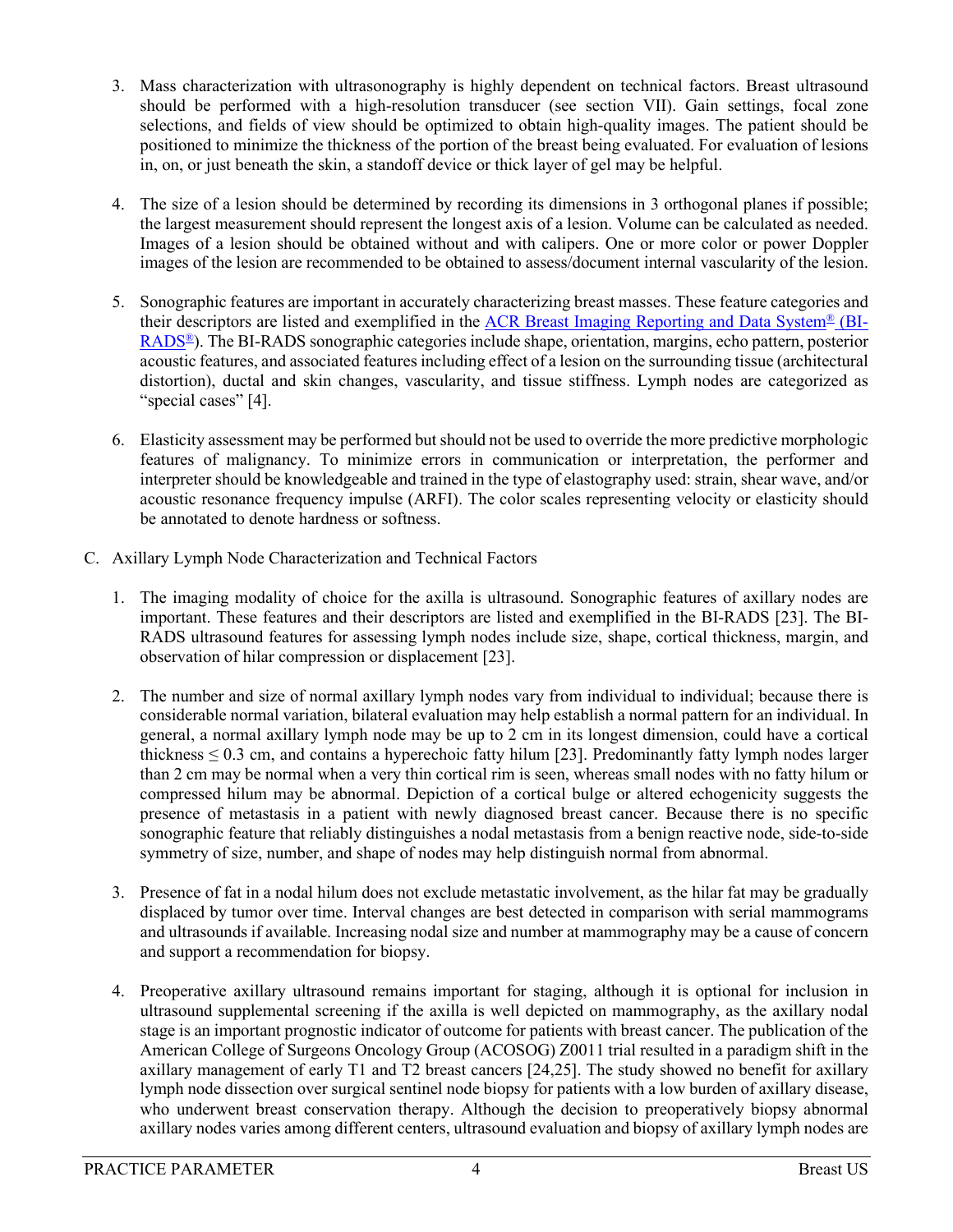essential for the majority of patients with breast cancer, who are not affected by the Z0011 trial results, including those with large tumors or those receiving neoadjuvant therapy. It has been reported that < 7% of T1 and T2 breast cancers meet the inclusion criteria in the Z0011 trial [\[26](#page-7-2)[,27\]](#page-7-3). The decision to evaluate the axilla preoperatively with ultrasound varies by practice, and consensus between the radiologists, medical oncologists, and breast surgeons is beneficial for optimal patient management.

D. Guidance for Interventional Procedures

See the [ACR Practice Parameter for the Performance of Ultrasound-Guided Percutaneous Breast Interventional](https://www.acr.org/-/media/ACR/Files/Practice-Parameters/US-GuidedBreast.pdf?la=en)  [Procedures](https://www.acr.org/-/media/ACR/Files/Practice-Parameters/US-GuidedBreast.pdf?la=en) [\[28\]](#page-7-4).

## **VI. DOCUMENTATION**

Reporting should be in accordance with the ACR Practice Parameter for Communication of Diagnostic Imaging [Findings](https://www.acr.org/-/media/ACR/Files/Practice-Parameters/CommunicationDiag.pdf?la=en) [\[29\]](#page-7-5).

Images of all important findings should be recorded in a retrievable and reviewable image storage format. It is recommended that documentation of a negative handheld or automated whole-breast ultrasound examination be completed.

Adequate documentation is essential for high-quality patient care. There should be a permanent record of the ultrasound examination and its interpretation. Comparison with prior relevant imaging studies may prove helpful. Images of all appropriate areas, both normal and abnormal, should be recorded. Lesions denoted as abnormal should generally be measured. The initials of the operator should be accessible on the images or electronically on PACS. Images should be labeled as described in section V. An official interpretation (final report) of the ultrasound examination should be included in the patient's medical record. It is recommended that the report include a description of the area scanned. Retention of the ultrasound examination images should be based on clinical need and with regard to relevant legal and local health care facility requirements.

If ultrasound is performed to evaluate clinical signs and/or symptoms or a finding on mammography, MRI, or other imaging modality, the indication for the examination and finding(s) should be referred to in the report. Reporting of lesions should include measurements. Use of an accepted reporting system, such as BI-RADS® US, is recommended.

# **VII. EQUIPMENT SPECIFICATIONS**

Equipment performance monitoring should be in accordance with the [ACR–AAPM Technical Standard for](https://www.acr.org/-/media/ACR/Files/Practice-Parameters/US-Equip.pdf?la=en)  [Diagnostic Medical Physics Performance Monitoring of Real Time Ultrasound Equipment](https://www.acr.org/-/media/ACR/Files/Practice-Parameters/US-Equip.pdf?la=en) [\[30\]](#page-7-6).

Breast ultrasound should be performed with a high-resolution, real-time, linear-array, broad-bandwidth transducer operating at a center frequency of at least 12 MHz, but preferably higher. Other transducers may be utilized in special circumstances. Focal zones should be electronically adjustable. In general, the highest frequency capable of adequate penetration to the depth of interest should be used. For evaluating superficial lesions, scanning through a thin standoff device or thick layer of gel may be helpful in offsetting the transducer face from the uppermost layer of skin to bring it into the focal zone of the transducer. Automated breast ultrasound systems for supine and prone patients are discussed in th[e ACR Practice Parameter for the Performance of Whole-Breast Ultrasound for Screening](https://www.acr.org/-/media/ACR/Files/Practice-Parameters/USWholeBreast.pdf?la=en)  [and Staging](https://www.acr.org/-/media/ACR/Files/Practice-Parameters/USWholeBreast.pdf?la=en) [\[20\]](#page-6-9).

#### **VIII. QUALITY CONTROL AND IMPROVEMENT, SAFETY, INFECTION CONTROL, AND PATIENT EDUCATION**

Policies and procedures related to quality, patient education, infection control, and safety should be developed and implemented in accordance with the ACR Policy on Quality Control and Improvement, Safety, Infection Control, and Patient Education appearing under the heading *Position Statement on Quality Control & Improvement, Safety,*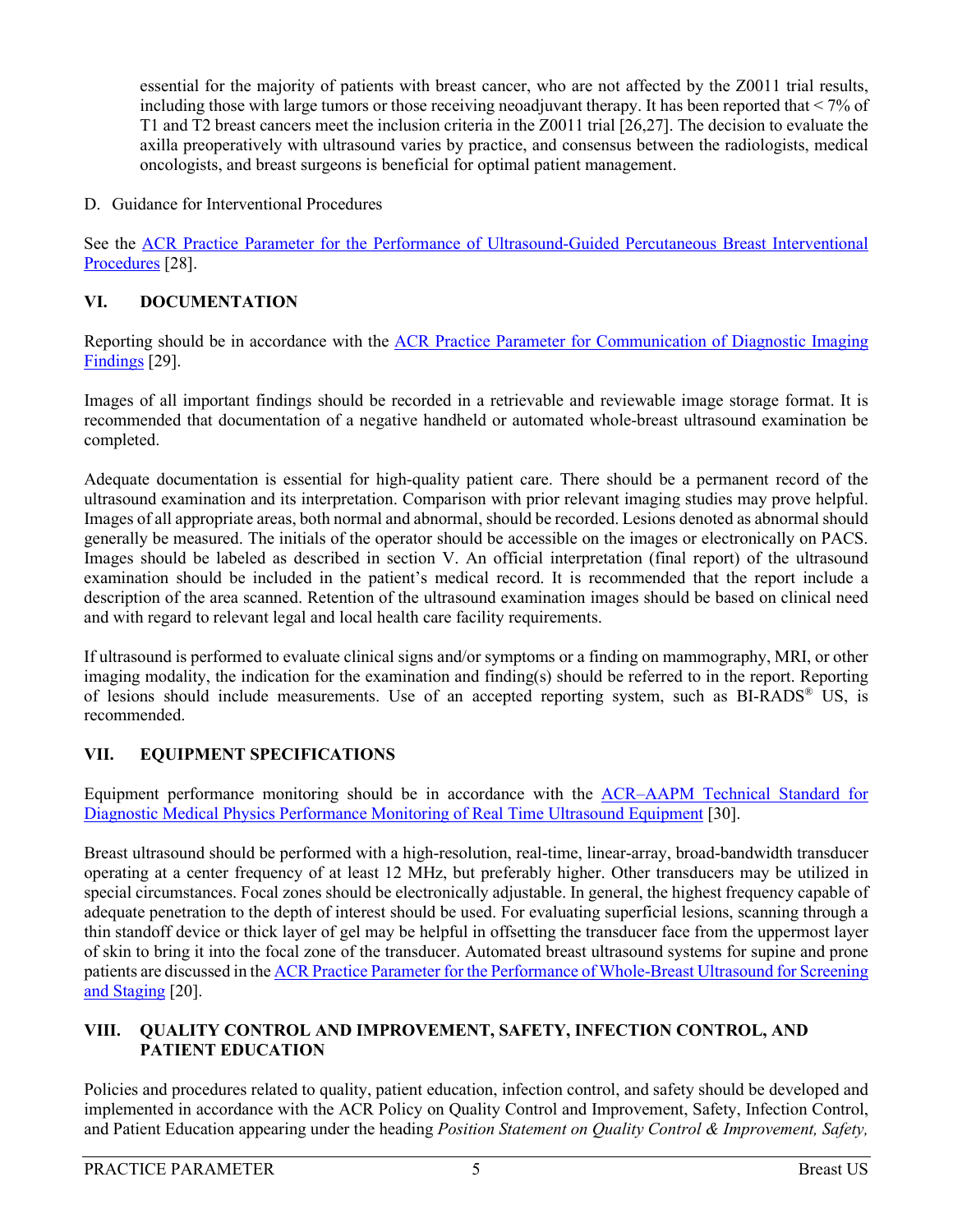*Infection Control*, *and Patient Education* on the ACR website (https://www.acr.org/Advocacy-and-Economics/ACR-Position-Statements/Quality-Control-and-Improvement).

#### **ACKNOWLEDGEMENTS**

This practice parameter was revised according to the process described under the heading *The Process for Developing ACR Practice Parameters and Technical Standards* on the ACR website (https://www.acr.org/Clinical-Resources/Practice-Parameters-and-Technical-Standards) by the Committee on Practice Parameters – Breast Imaging of the ACR Commission on Breast Imaging and the Committee on Practice Parameters – Ultrasound of the ACR Commission on Ultrasound.

Principal Reviewers: Cindy S. Lee, MD Marcela Bohm-Velez, MD, FACR

Committee on Practice Parameters – Breast Imaging (ACR Committee responsible for sponsoring the draft through the process)

Linda Moy, MD, Chair Madison Kocher, MD Catherine S. Giess, MD, Vice-Chair Cindy S. Lee, MD Shadi Aminololama-Shakeri, MD John M. Lewin, MD, FACR Catherine Margaret Appleton, MD Vilert A Loving, MD Stamatia V Destounis, MD, FACR Haydee Ojeda-Fournier, MD Dipti Gupta, MD Roberta M. Strigel, MD Carolyn A. Haerr, MD, FACR

Committee on Practice Parameters – Ultrasound (ACR Committee responsible for sponsoring the draft through the process)

Sheila Sheth, MD, FACR, Chair Stephen I. Johnson, MD Nirvikar Dahiya, MD, FAIUM, FSRU, Vice Chair Michelle L Melany, MD, FACR Osama Ali, MD Harriet J. Paltiel, MD Marcela Böhm-Velez, MD, FACR Rupinder Penna, MD Baljot S. Chahal, MD, MBA, BSc Kristin L. Rebik, DO Christopher Fung, MD Henrietta K. Rosenberg, MD, FACR Helena Gabriel, MD Judy H. Squires , MD Jamie Hui, MD Joel P. Thompson, MD

Dana H. Smetherman, MD, MPH, MBA, FACR, Chair, Commission on Breast Imaging Lauren P. Golding, MD, Chair, Commission on Ultrasound David B. Larson, MD, MBA, Chair, Commission on Quality and Safety Mary S. Newell, MD, FACR, Chair, Committee on Practice Parameters and Technical Standards

**Comment Reconciliation Committee**<br>Amy Patel, MD, Chair Madelene C. Lewis, MD, Co-Chair Paul A. Larson, MD, FACR Catherine M. Appleton, MD Cindy S. Lee, MD Marcela Bohm-Velez, MD, FACR Laurie R. Margolies, MD, FACR Richard Duszak Jr., MD, FACR Linda Moy, MD Kimberly N. Feigin, MD, FACR Catherine S. Giess, MD Stephen J. Seiler, MD Lauren P. Golding, MD Sheila Sheth, MD, FACR

David B. Larson, MD, MBA Amy Kotsenas, MD, FACR Dana H. Smetherman, MD, MPH, MBA, FACR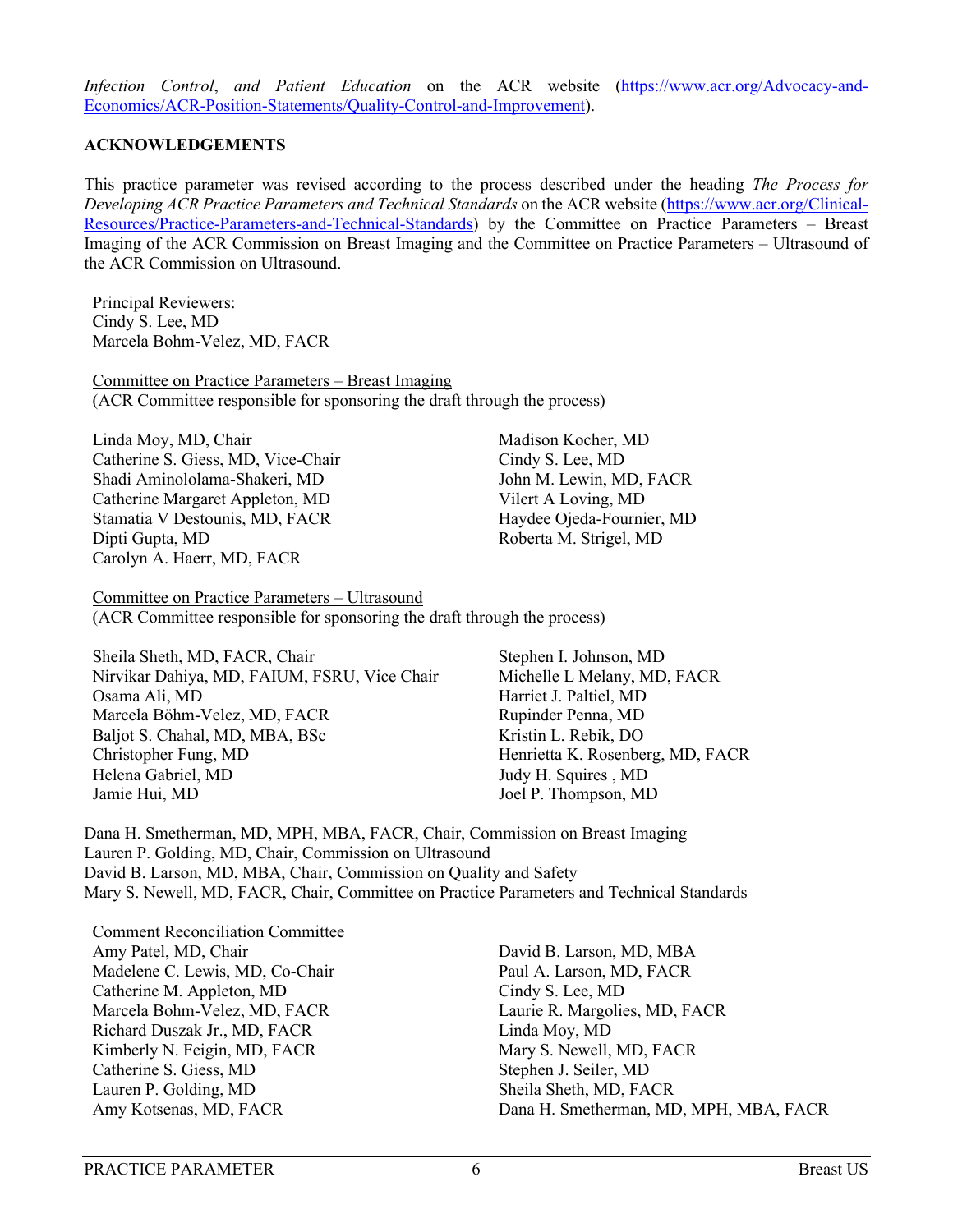#### **REFERENCES**

- <span id="page-6-0"></span>1. Hilton SV, Leopold GR, Olson LK, Willson SA. Real-time breast sonography: application in 300 consecutive patients. AJR Am J Roentgenol 1986;147:479-86.
- 2. Hong AS, Rosen EL, Soo MS, Baker JA. BI-RADS for sonography: positive and negative predictive values of sonographic features. AJR Am J Roentgenol 2005;184:1260-5.
- 3. Soo MS, Rosen EL, Baker JA, Vo TT, Boyd BA. Negative predictive value of sonography with mammography in patients with palpable breast lesions. AJR Am J Roentgenol 2001;177:1167-70.
- <span id="page-6-12"></span>4. Mendelson EB, Bohm-Velez M, Berg WA, et al. ACR BI-RADS® Ultrasound. *ACR BI-RADS® Atlas, Breast Imaging Reporting and Data System*. Reston, VA: American College of Radiology; 2013.
- <span id="page-6-1"></span>5. Berg WA, Gutierrez L, NessAiver MS, et al. Diagnostic accuracy of mammography, clinical examination, US, and MR imaging in preoperative assessment of breast cancer. Radiology 2004;233:830-49.
- <span id="page-6-2"></span>6. Aracava MM, Chojniak R, Souza JA, Bitencourt AG, Marques EF. Identification of occult breast lesions detected by magnetic resonance imaging with targeted ultrasound: a prospective study. Eur J Radiol 2014;83:516-9.
- <span id="page-6-3"></span>7. Chung M, Hayward JH, Woodard GA, et al. US as the primary imaging modality in the evaluation of palpable breast masses in breastfeeding women, including those of advanced maternal age. Radiology;Published online Sep 1, 2020.
- <span id="page-6-4"></span>8. Mendelson EB. Problem-solving ultrasound. Radiol Clin North Am 2004;42:909-18, vii.
- <span id="page-6-5"></span>9. Parker SH, Jobe WE, Dennis MA, et al. US-guided automated large-core breast biopsy. Radiology 1993;187:507-11.
- <span id="page-6-6"></span>10. Alvarez S, Anorbe E, Alcorta P, Lopez F, Alonso I, Cortes J. Role of sonography in the diagnosis of axillary lymph node metastases in breast cancer: a systematic review. AJR Am J Roentgenol 2006;186:1342-8.
- 11. Esen G, Gurses B, Yilmaz MH, et al. Gray scale and power Doppler US in the preoperative evaluation of axillary metastases in breast cancer patients with no palpable lymph nodes. Eur Radiol 2005;15:1215-23.
- 12. Schipper RJ, van Roozendaal LM, de Vries B, et al. Axillary ultrasound for preoperative nodal staging in breast cancer patients: is it of added value? Breast 2013;22:1108-13.
- 13. Chang JM, Leung JWT, Moy L, Ha SM, Moon WK. Axillary nodal evaluation in breast cancer: state of the art. Radiology 2020:192534.
- <span id="page-6-7"></span>14. Lee SH, Yi A, Jang MJ, Chang JM, Cho N, Moon WK. Supplemental screening breast US in women with negative mammographic findings: effect of routine axillary scanning. Radiology 2018;286:830-37.
- <span id="page-6-8"></span>15. Berg WA, Blume JD, Cormack JB, et al. Combined screening with ultrasound and mammography vs mammography alone in women at elevated risk of breast cancer. JAMA 2008;299:2151-63.
- 16. Gordon PB. Ultrasound for breast cancer screening and staging. Radiol Clin North Am 2002;40:431-41.
- 17. Berg WA, Zhang Z, Lehrer D, et al. Detection of breast cancer with addition of annual screening ultrasound or a single screening MRI to mammography in women with elevated breast cancer risk. JAMA 2012;307:1394- 404.
- 18. Bosse K, Graeser M, Gossmann A, Hackenbroch M, Schmutzler RK, Rhiem K. Supplemental screening ultrasound increases cancer detection yield in BRCA1 and BRCA2 mutation carriers. Arch Gynecol Obstet 2014;289:663-70.
- 19. Ho JM, Jafferjee N, Covarrubias GM, Ghesani M, Handler B. Dense breasts: a review of reporting legislation and available supplemental screening options. AJR Am J Roentgenol 2014;203:449-56.
- <span id="page-6-9"></span>20. American College of Radiology. ACR practice parameter for the performance of whole-breast ultrasound for screening and staging. Available at: https://www.acr.org/-/media/ACR/Files/Practice-Parameters/USWholeBreast.pdf?la=en. Accessed April 7, 2020.
- <span id="page-6-10"></span>21. American College of Radiology. ACR breast ultrasound accreditation program requirements. Available at: https://www.acraccreditation.org/Modalities/Breast-Ultrasound. Accessed January 8, 2020.
- <span id="page-6-11"></span>22. American College of Radiology. ACR practice parameter for continuing medical education (CME). Available at: https://www.acr.org/-/media/ACR/Files/Practice-Parameters/CME.pdf?la=en. Accessed January 8, 2020.
- <span id="page-6-13"></span>23. American College of Radiology. ACR Breast Imaging Reporting and Data System (BI-RADS®). Available at: https://www.acr.org/-/media/ACR/Files/RADS/BI-RADS/Mammography-Reporting.pdf. Accessed March 23, 2020.
- <span id="page-6-14"></span>24. Giuliano AE, Hunt KK, Ballman KV, et al. Axillary dissection vs no axillary dissection in women with invasive breast cancer and sentinel node metastasis: a randomized clinical trial. JAMA 2011;305:569-75.